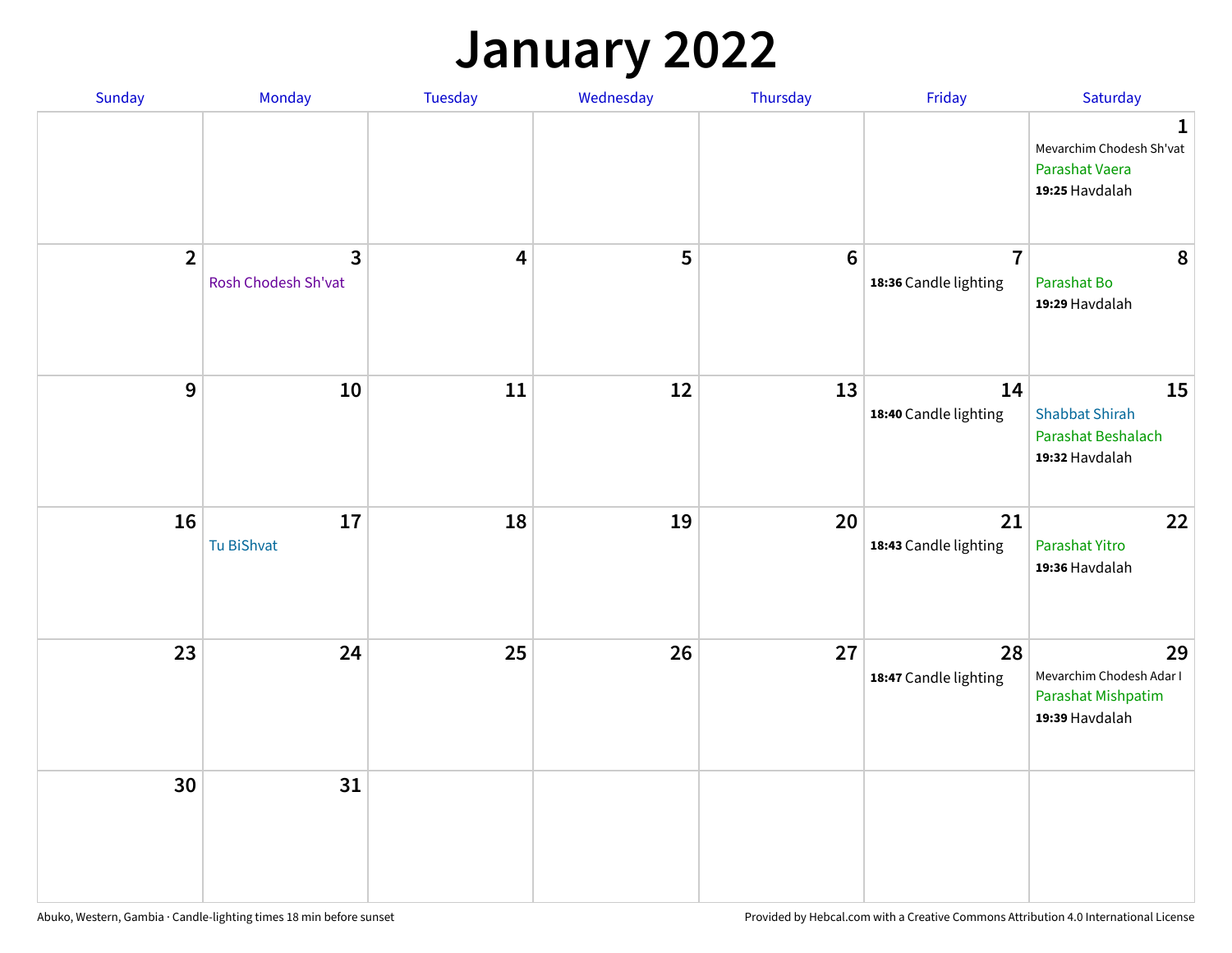# **February 2022**

| Sunday | Monday                  | <b>Tuesday</b>                      | Wednesday                             | Thursday | Friday                                           | Saturday                                                                                          |
|--------|-------------------------|-------------------------------------|---------------------------------------|----------|--------------------------------------------------|---------------------------------------------------------------------------------------------------|
|        |                         | $\mathbf{1}$<br>Rosh Chodesh Adar I | $\overline{2}$<br>Rosh Chodesh Adar I | 3        | $\overline{\mathbf{4}}$<br>18:50 Candle lighting | 5<br>Parashat Terumah<br>19:41 Havdalah                                                           |
| $6\,$  | $\overline{\mathbf{7}}$ | 8                                   | 9                                     | 10       | 11<br>18:52 Candle lighting                      | 12<br>Parashat Tetzaveh<br>19:44 Havdalah                                                         |
| 13     | 14                      | 15<br><b>Purim Katan</b>            | 16                                    | 17       | 18<br>18:54 Candle lighting                      | 19<br>Parashat Ki Tisa<br>19:45 Havdalah                                                          |
| 20     | 21                      | 22                                  | 23                                    | 24       | 25<br>18:56 Candle lighting                      | 26<br><b>Shabbat Shekalim</b><br>Mevarchim Chodesh Adar II<br>Parashat Vayakhel<br>19:47 Havdalah |
| 27     | 28                      |                                     |                                       |          |                                                  |                                                                                                   |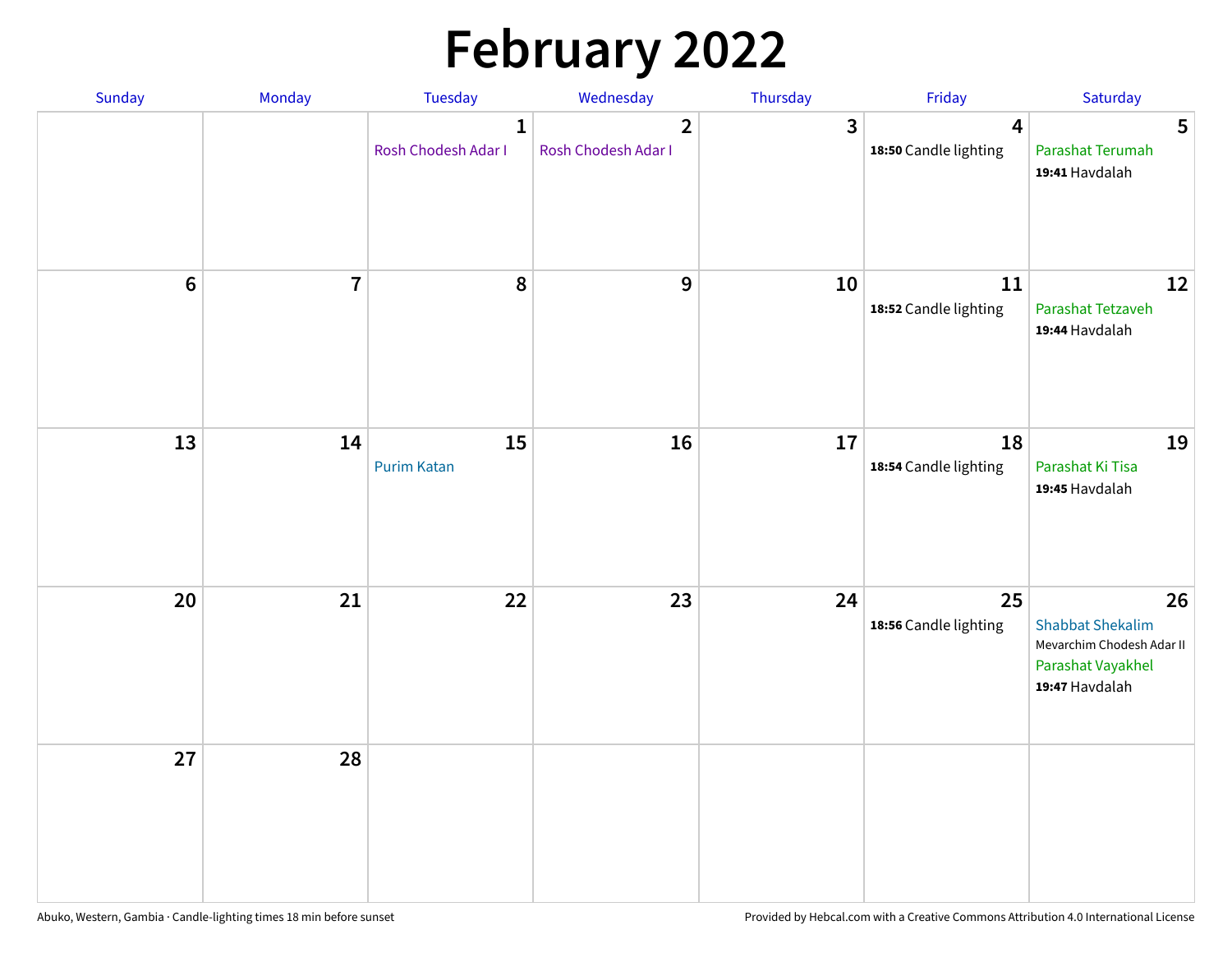## **March 2022**

| Sunday         | Monday         | <b>Tuesday</b> | Wednesday                                                                                | Thursday                  | Friday                                                                   | Saturday                                                                                   |
|----------------|----------------|----------------|------------------------------------------------------------------------------------------|---------------------------|--------------------------------------------------------------------------|--------------------------------------------------------------------------------------------|
|                |                | $\mathbf{1}$   | $\overline{2}$                                                                           | 3<br>Rosh Chodesh Adar II | $\overline{\mathbf{4}}$<br>Rosh Chodesh Adar II<br>18:57 Candle lighting | 5<br>Parashat Pekudei<br>19:48 Havdalah                                                    |
| $6\phantom{1}$ | $\overline{7}$ | 8              | $\mathbf 9$                                                                              | 10                        | 11<br>18:58 Candle lighting                                              | 12<br><b>Shabbat Zachor</b><br>Parashat Vayikra<br>19:48 Havdalah                          |
| 13             | 14             | 15             | 16<br>06:11 Fast begins<br><b>Ta'anit Esther</b><br>19:43 Fast ends<br><b>Erev Purim</b> | 17<br>Purim               | 18<br><b>Shushan Purim</b><br>18:59 Candle lighting                      | 19<br>Parashat Tzav<br>19:49 Havdalah                                                      |
| 20             | 21             | 22             | 23                                                                                       | 24                        | 25<br>18:59 Candle lighting                                              | 26<br><b>Shabbat Parah</b><br>Mevarchim Chodesh Nisan<br>Parashat Shmini<br>19:50 Havdalah |
| 27             | 28             | 29             | 30                                                                                       | 31                        |                                                                          |                                                                                            |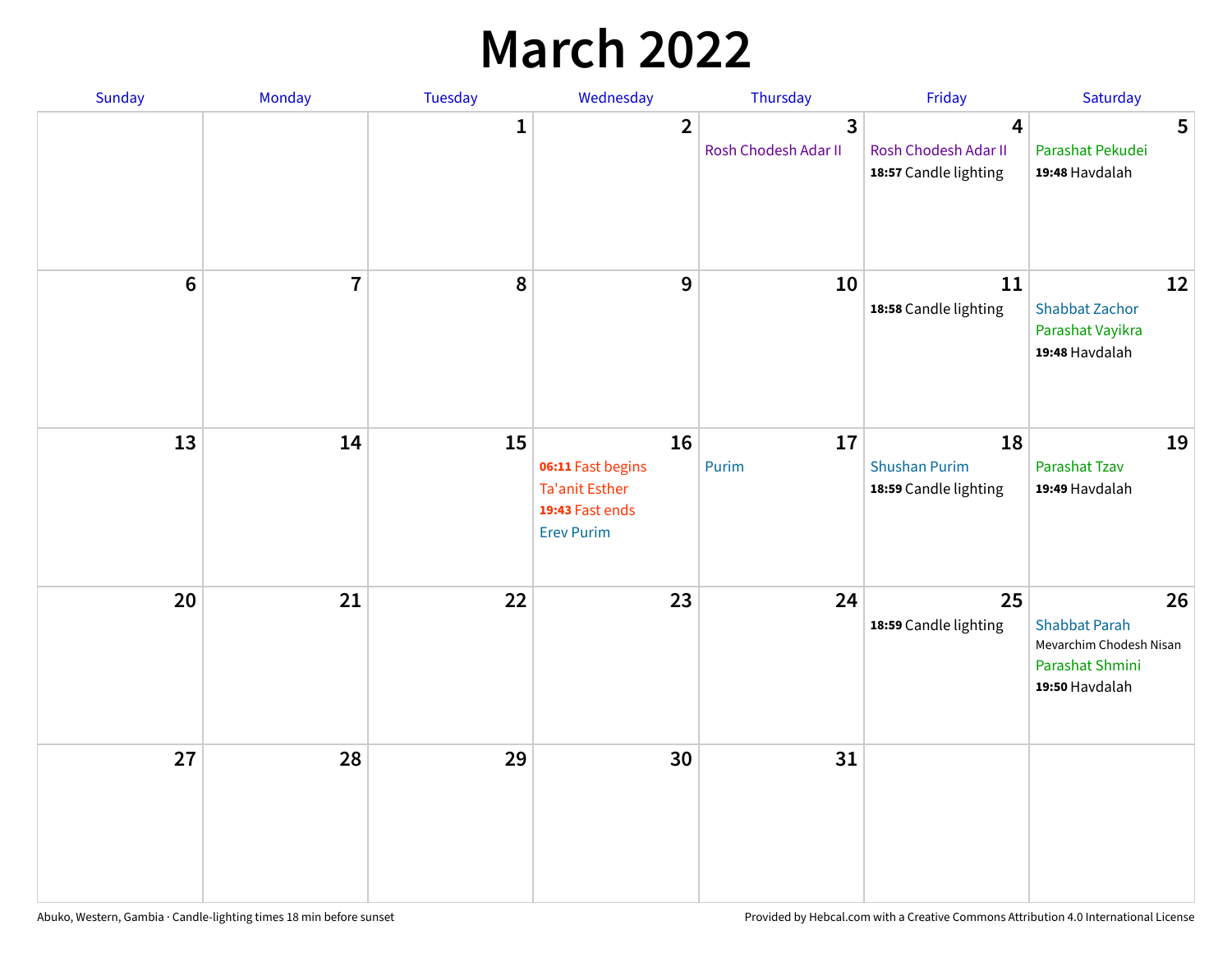## **April 2022**

| Sunday                                   | Monday                  | <b>Tuesday</b>         | Wednesday             | Thursday                                        | Friday                                                                                            | Saturday                                                                                                            |
|------------------------------------------|-------------------------|------------------------|-----------------------|-------------------------------------------------|---------------------------------------------------------------------------------------------------|---------------------------------------------------------------------------------------------------------------------|
|                                          |                         |                        |                       |                                                 | $\mathbf{1}$<br>19:00 Candle lighting                                                             | $\overline{2}$<br><b>Shabbat HaChodesh</b><br><b>Rosh Chodesh Nisan</b><br><b>Parashat Tazria</b><br>19:50 Havdalah |
| 3                                        | $\overline{\mathbf{4}}$ | 5                      | $6\phantom{1}6$       | $\overline{7}$                                  | 8<br>19:00 Candle lighting                                                                        | 9<br><b>Shabbat HaGadol</b><br>Parashat Metzora<br>19:51 Havdalah                                                   |
| 10                                       | 11<br>Yom HaAliyah      | 12                     | 13                    | 14                                              | 15<br>05:50 Fast begins<br><b>Ta'anit Bechorot</b><br><b>Erev Pesach</b><br>19:01 Candle lighting | 16<br>Pesach I<br>19:52 Candle lighting                                                                             |
| 17<br><b>Pesach II</b><br>19:52 Havdalah | 18<br>Pesach III (CH"M) | 19<br>Pesach IV (CH"M) | 20<br>Pesach V (CH"M) | 21<br>Pesach VI (CH"M)<br>19:02 Candle lighting | 22<br><b>Pesach VII</b><br>19:02 Candle lighting                                                  | 23<br><b>Pesach VIII</b><br>19:53 Havdalah                                                                          |
| 24                                       | 25                      | 26                     | 27                    | 28<br>Yom HaShoah                               | 29<br>19:03 Candle lighting                                                                       | 30<br>Mevarchim Chodesh Iyyar<br>Parashat Achrei Mot<br>19:55 Havdalah                                              |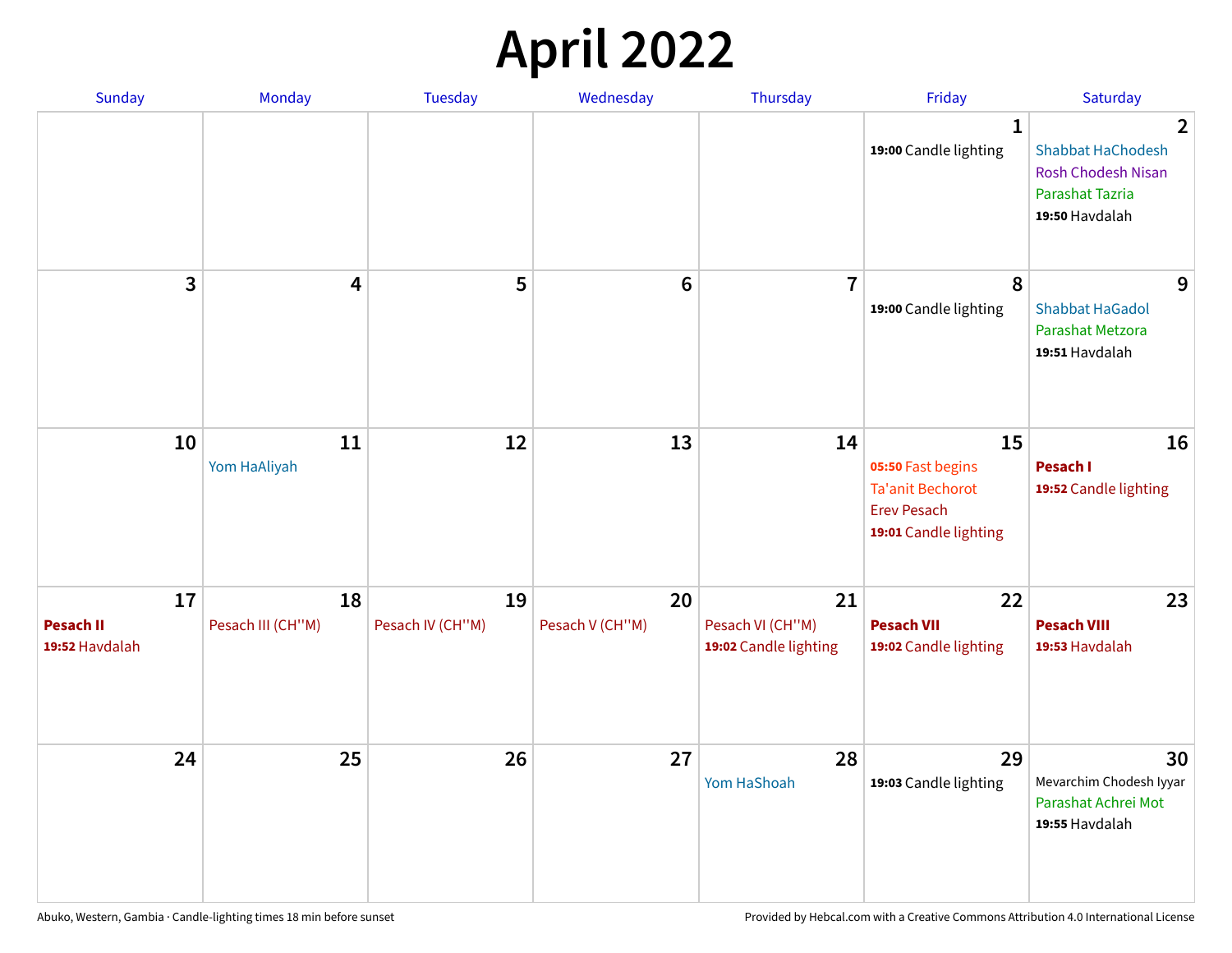## **May 2022**

| Sunday                             | Monday                               | Tuesday                         | Wednesday                                | Thursday            | Friday                                  | Saturday                                                               |
|------------------------------------|--------------------------------------|---------------------------------|------------------------------------------|---------------------|-----------------------------------------|------------------------------------------------------------------------|
| $\mathbf{1}$<br>Rosh Chodesh Iyyar | $\overline{2}$<br>Rosh Chodesh Iyyar | 3                               | $\overline{\mathbf{4}}$<br>Yom HaZikaron | 5<br>Yom HaAtzma'ut | $6\phantom{1}$<br>19:05 Candle lighting | $\overline{7}$<br>Parashat Kedoshim<br>19:57 Havdalah                  |
| 8                                  | 9                                    | 10                              | 11                                       | 12                  | 13<br>19:06 Candle lighting             | 14<br><b>Parashat Emor</b><br>19:59 Havdalah                           |
| 15<br>Pesach Sheni                 | 16                                   | 17                              | 18                                       | 19<br>Lag BaOmer    | 20<br>19:08 Candle lighting             | 21<br>Parashat Behar<br>20:01 Havdalah                                 |
| 22                                 | 23                                   | 24                              | 25                                       | 26                  | 27<br>19:10 Candle lighting             | 28<br>Mevarchim Chodesh Sivan<br>Parashat Bechukotai<br>20:04 Havdalah |
| 29<br>Yom Yerushalayim             | 30                                   | 31<br><b>Rosh Chodesh Sivan</b> |                                          |                     |                                         |                                                                        |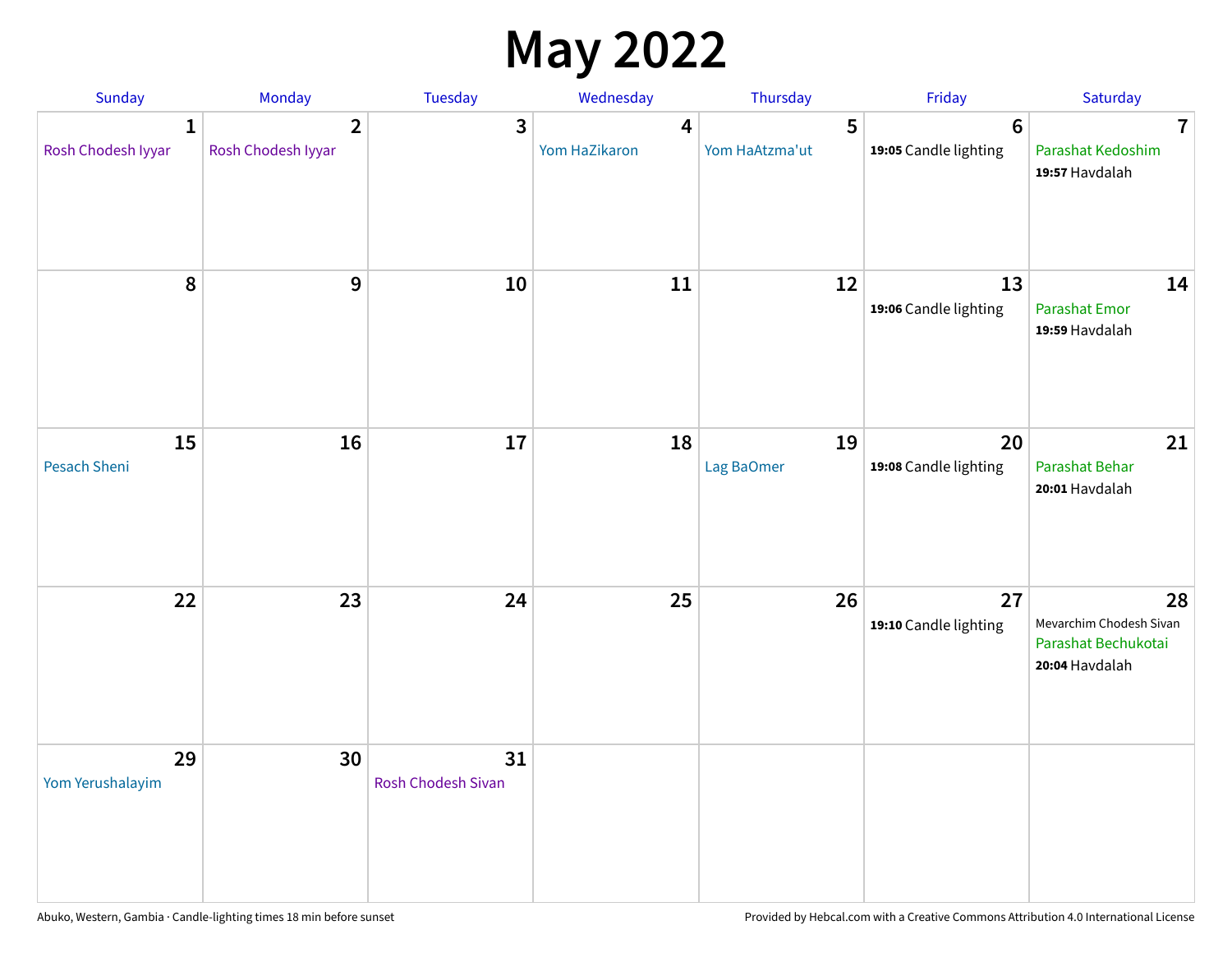#### **June 2022**

| Sunday                                         | Monday                                                | Tuesday        | Wednesday                       | Thursday                        | Friday                      | Saturday                                                               |
|------------------------------------------------|-------------------------------------------------------|----------------|---------------------------------|---------------------------------|-----------------------------|------------------------------------------------------------------------|
|                                                |                                                       |                | 1                               | $\overline{2}$                  | 3<br>19:13 Candle lighting  | 4<br><b>Erev Shavuot</b><br>Parashat Bamidbar<br>20:06 Candle lighting |
| 5<br><b>Shavuot I</b><br>20:06 Candle lighting | $6\phantom{1}$<br><b>Shavuot II</b><br>20:07 Havdalah | $\overline{7}$ | 8                               | 9                               | 10<br>19:15 Candle lighting | 11<br><b>Parashat Nasso</b><br>20:08 Havdalah                          |
| 12                                             | 13                                                    | 14             | 15                              | 16                              | 17<br>19:17 Candle lighting | 18<br>Parashat Beha'alotcha<br>20:10 Havdalah                          |
| 19                                             | 20                                                    | 21             | 22                              | 23                              | 24<br>19:18 Candle lighting | 25<br>Mevarchim Chodesh Tamuz<br>Parashat Sh'lach<br>20:12 Havdalah    |
| 26                                             | 27                                                    | 28             | 29<br><b>Rosh Chodesh Tamuz</b> | 30<br><b>Rosh Chodesh Tamuz</b> |                             |                                                                        |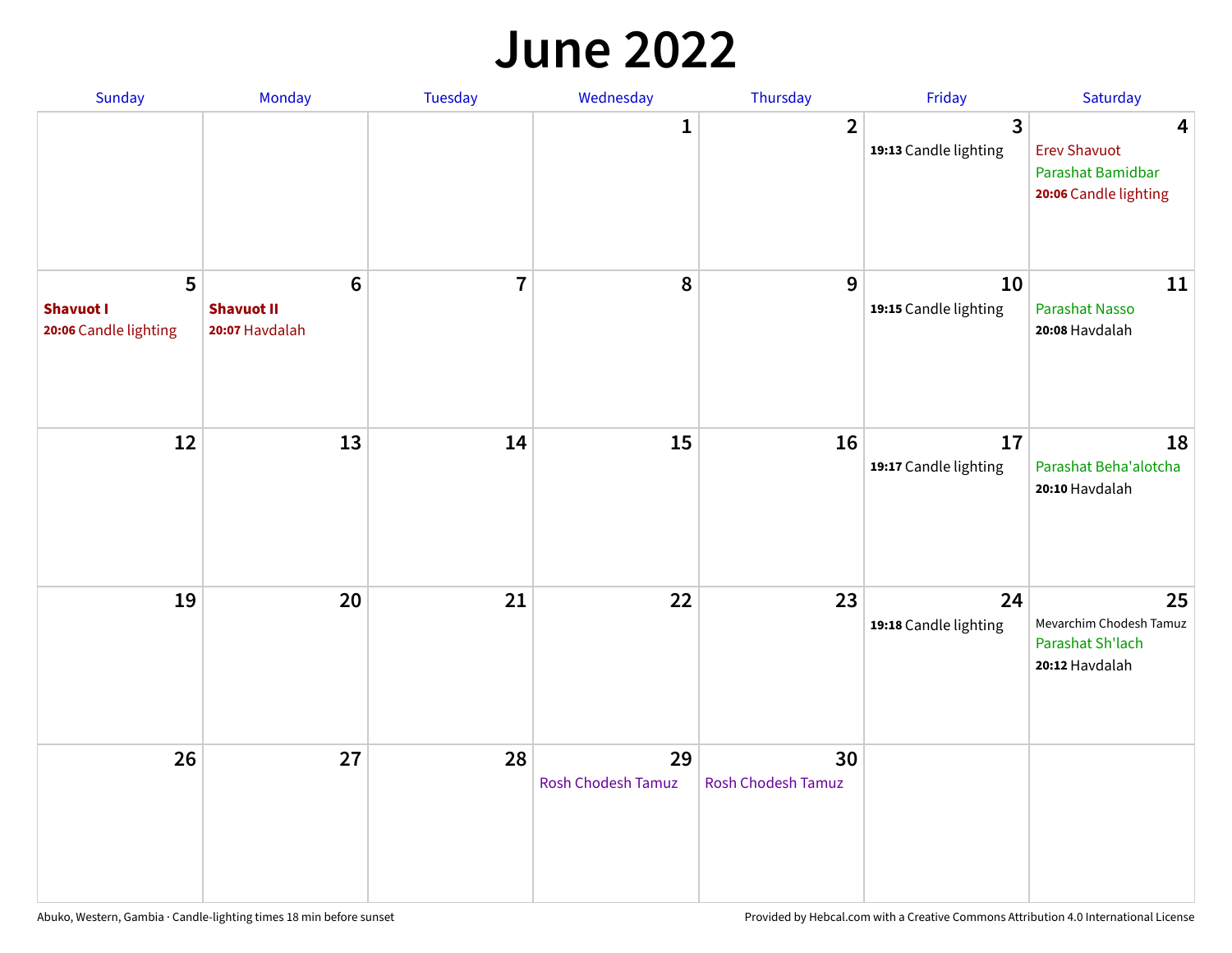## **July 2022**

| Sunday                                                           | Monday | Tuesday | Wednesday | Thursday       | Friday                                         | Saturday                                                                |
|------------------------------------------------------------------|--------|---------|-----------|----------------|------------------------------------------------|-------------------------------------------------------------------------|
|                                                                  |        |         |           |                | $\mathbf{1}$<br>19:19 Candle lighting          | $\overline{2}$<br>Parashat Korach<br>20:13 Havdalah                     |
| $\mathbf{3}$                                                     | 4      | 5       | $\bf 6$   | $\overline{7}$ | 8<br>19:20 Candle lighting                     | 9<br><b>Parashat Chukat</b><br>20:13 Havdalah                           |
| 10                                                               | 11     | 12      | 13        | 14             | 15<br>19:19 Candle lighting                    | 16<br>Parashat Balak<br>20:12 Havdalah                                  |
| 17<br>05:39 Fast begins<br><b>Tzom Tammuz</b><br>20:05 Fast ends | 18     | 19      | 20        | 21             | 22<br>19:18 Candle lighting                    | 23<br>Mevarchim Chodesh Av<br><b>Parashat Pinchas</b><br>20:11 Havdalah |
| 24                                                               | 25     | 26      | 27        | 28             | 29<br>Rosh Chodesh Av<br>19:17 Candle lighting | 30<br>Parashat Matot-Masei<br>20:08 Havdalah                            |
| 31                                                               |        |         |           |                |                                                |                                                                         |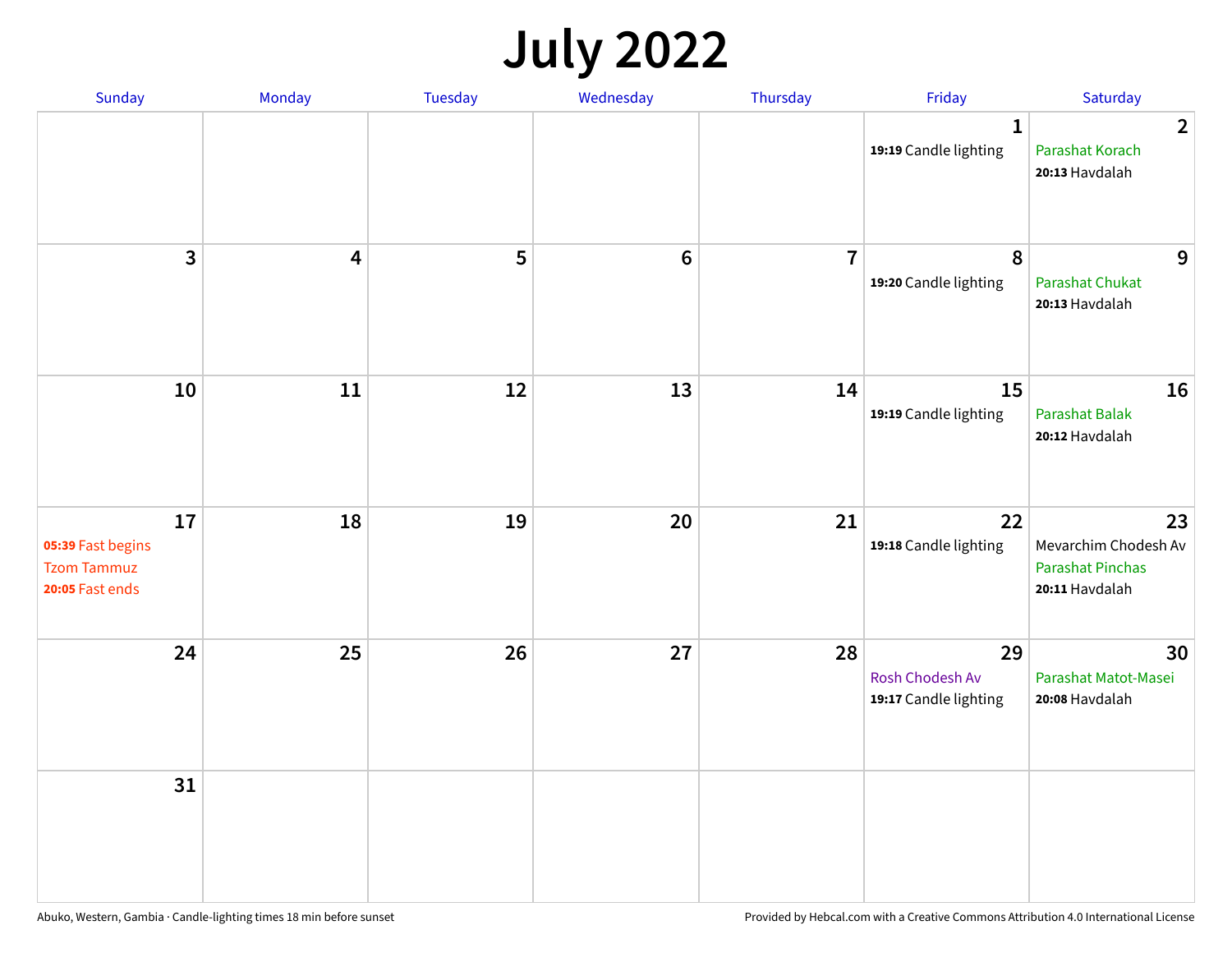## **August 2022**

| Sunday                                                      | Monday       | Tuesday      | Wednesday | Thursday | Friday                                 | Saturday                                                                                                                       |
|-------------------------------------------------------------|--------------|--------------|-----------|----------|----------------------------------------|--------------------------------------------------------------------------------------------------------------------------------|
|                                                             | $\mathbf{1}$ | $\mathbf{2}$ | 3         | 4        | 5<br>19:14 Candle lighting             | $6\phantom{1}6$<br><b>Shabbat Chazon</b><br>19:32 Fast begins<br>Erev Tish'a B'Av<br><b>Parashat Devarim</b><br>20:05 Havdalah |
| $\overline{7}$<br>Tish'a B'Av (observed)<br>19:59 Fast ends | 8            | 9            | 10        | 11       | 12<br>Tu B'Av<br>19:11 Candle lighting | 13<br><b>Shabbat Nachamu</b><br>Parashat Vaetchanan<br>20:02 Havdalah                                                          |
| 14                                                          | 15           | 16           | 17        | 18       | 19<br>19:07 Candle lighting            | 20<br>Mevarchim Chodesh Elul<br>Parashat Eikev<br>19:58 Havdalah                                                               |
| 21                                                          | 22           | 23           | 24        | 25       | 26<br>19:03 Candle lighting            | 27<br>Rosh Chodesh Elul<br>Parashat Re'eh<br>19:53 Havdalah                                                                    |
| 28<br>Rosh Hashana LaBehemot<br>Rosh Chodesh Elul           | 29           | 30           | 31        |          |                                        |                                                                                                                                |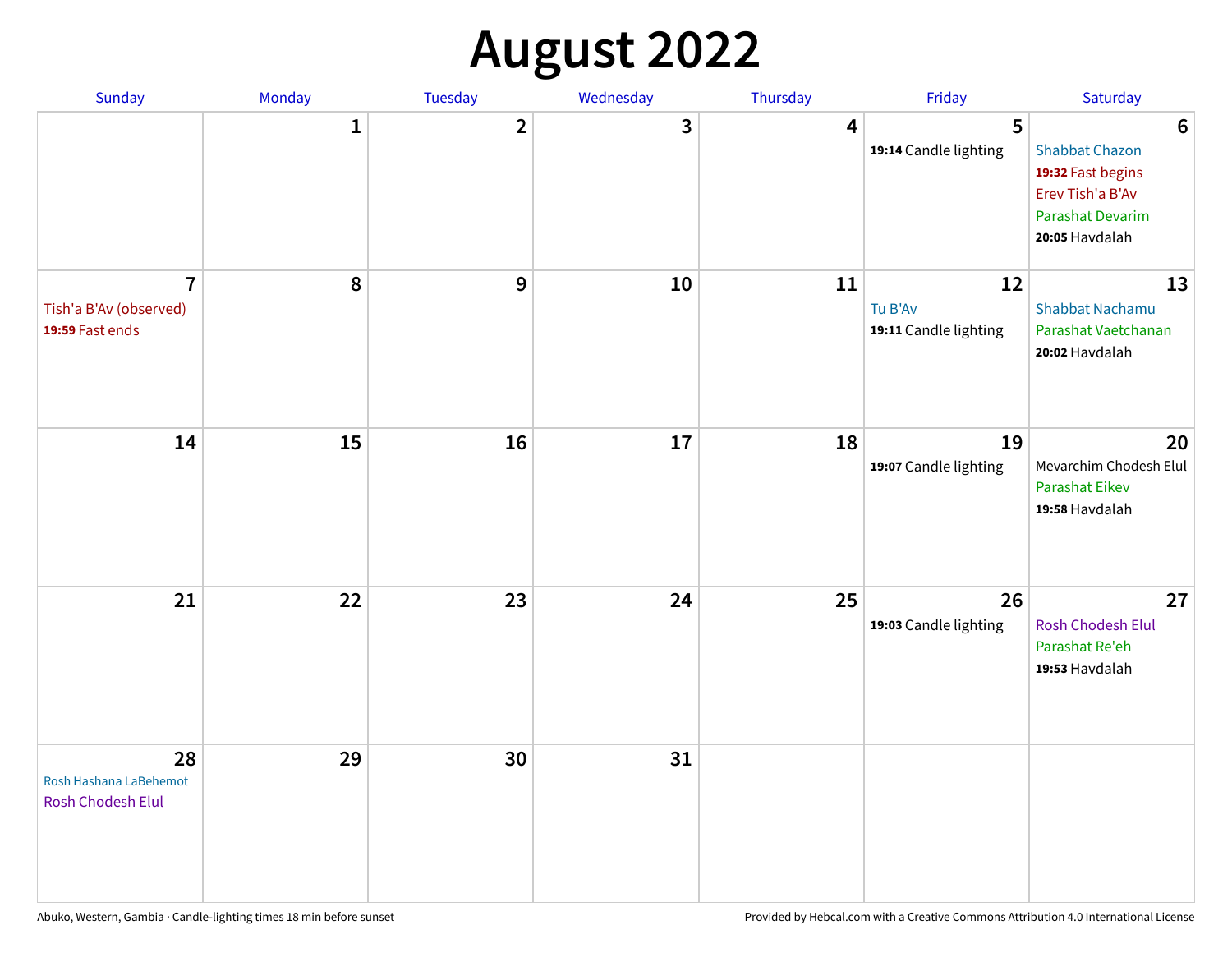## **September 2022**

| Sunday                                           | Monday                                           | Tuesday                                        | Wednesday                                                          | Thursday     | Friday                                  | Saturday                                                  |
|--------------------------------------------------|--------------------------------------------------|------------------------------------------------|--------------------------------------------------------------------|--------------|-----------------------------------------|-----------------------------------------------------------|
|                                                  |                                                  |                                                |                                                                    | $\mathbf{1}$ | $\overline{2}$<br>18:59 Candle lighting | 3<br><b>Parashat Shoftim</b><br>19:48 Havdalah            |
| $\overline{\mathbf{4}}$                          | 5                                                | $6\phantom{1}6$                                | $\overline{7}$                                                     | 8            | 9<br>18:54 Candle lighting              | 10<br>Parashat Ki Teitzei<br>19:43 Havdalah               |
| $11\,$                                           | 12                                               | 13                                             | 14                                                                 | 15           | 16<br>18:49 Candle lighting             | 17<br>Leil Selichot<br>Parashat Ki Tavo<br>19:38 Havdalah |
| 18                                               | 19                                               | 20                                             | 21                                                                 | 22           | 23<br>18:44 Candle lighting             | 24<br>Parashat Nitzavim<br>19:33 Havdalah                 |
| 25<br>Erev Rosh Hashana<br>18:42 Candle lighting | 26<br>Rosh Hashana 5783<br>19:31 Candle lighting | 27<br><b>Rosh Hashana II</b><br>19:31 Havdalah | 28<br>05:53 Fast begins<br><b>Tzom Gedaliah</b><br>19:24 Fast ends | 29           | 30<br>18:39 Candle lighting             |                                                           |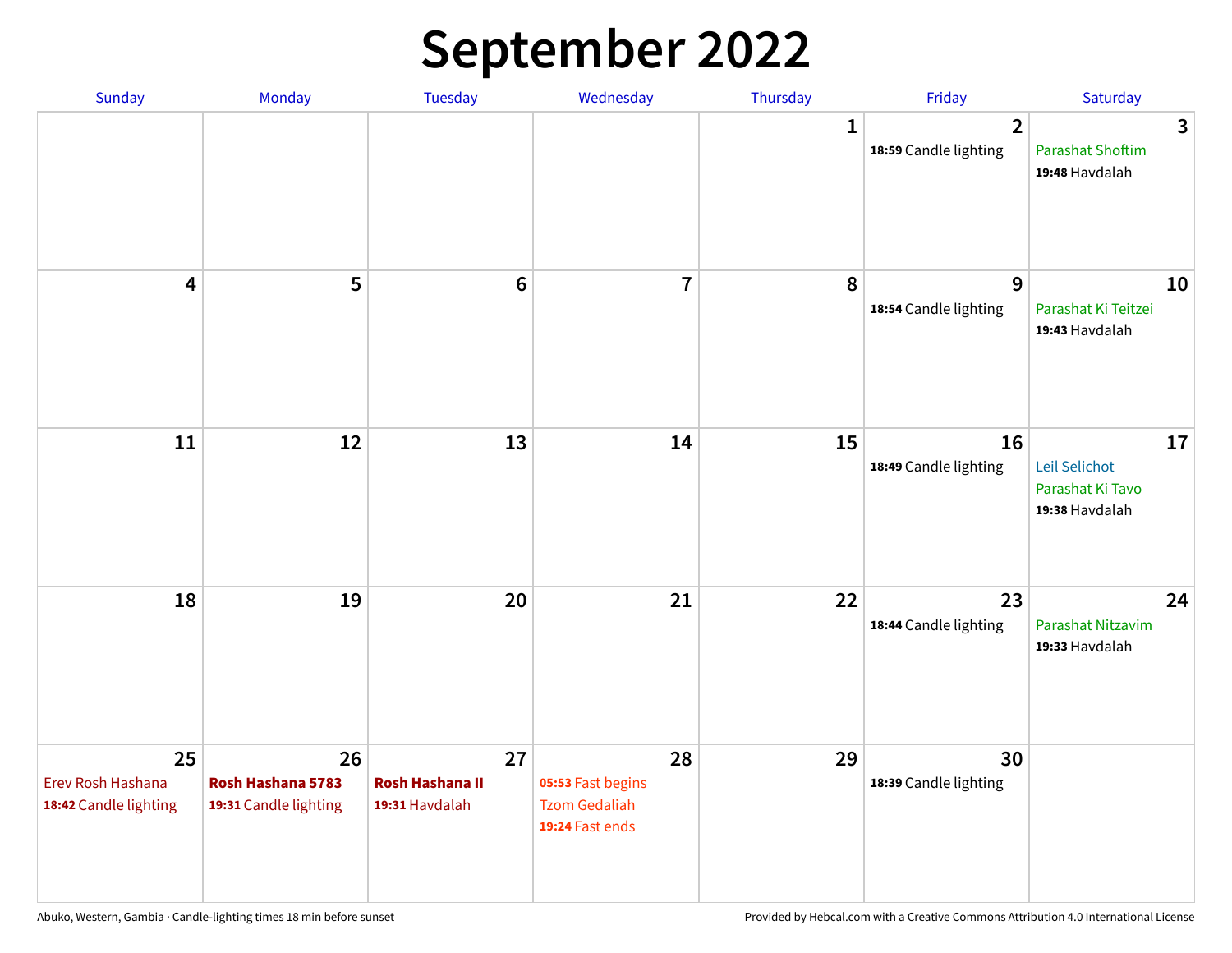## **October 2022**

| Sunday                                                   | Monday                                               | <b>Tuesday</b>                                       | Wednesday                                | Thursday               | Friday                                         | Saturday                                                                       |
|----------------------------------------------------------|------------------------------------------------------|------------------------------------------------------|------------------------------------------|------------------------|------------------------------------------------|--------------------------------------------------------------------------------|
|                                                          |                                                      |                                                      |                                          |                        |                                                | $\mathbf{1}$<br><b>Shabbat Shuva</b><br>Parashat Vayeilech<br>19:28 Havdalah   |
| $\overline{2}$                                           | $\mathbf{3}$                                         | 4<br><b>Erev Yom Kippur</b><br>18:36 Candle lighting | 5<br><b>Yom Kippur</b><br>19:25 Havdalah | $6\phantom{1}6$        | $\overline{7}$<br>18:34 Candle lighting        | 8<br>Parashat Ha'Azinu<br>19:23 Havdalah                                       |
| 9<br><b>Erev Sukkot</b><br>18:33 Candle lighting         | 10<br><b>Sukkot I</b><br>19:22 Candle lighting       | 11<br><b>Sukkot II</b><br>19:22 Havdalah             | 12<br>Sukkot III (CH"M)                  | 13<br>Sukkot IV (CH"M) | 14<br>Sukkot V (CH"M)<br>18:29 Candle lighting | 15<br>Sukkot VI (CH"M)<br>19:19 Havdalah                                       |
| 16<br>Sukkot VII (Hoshana Raba)<br>18:28 Candle lighting | 17<br><b>Shmini Atzeret</b><br>19:18 Candle lighting | 18<br><b>Simchat Torah</b><br>19:18 Havdalah         | 19                                       | 20                     | 21<br>18:26 Candle lighting                    | 22<br>Mevarchim Chodesh Cheshvan<br><b>Parashat Bereshit</b><br>19:16 Havdalah |
| 23                                                       | 24                                                   | 25<br>Rosh Chodesh Cheshvan                          | 26<br>Rosh Chodesh Cheshvan              | 27                     | 28<br>18:22 Candle lighting                    | 29<br><b>Parashat Noach</b><br>19:13 Havdalah                                  |
| 30                                                       | 31                                                   |                                                      |                                          |                        |                                                |                                                                                |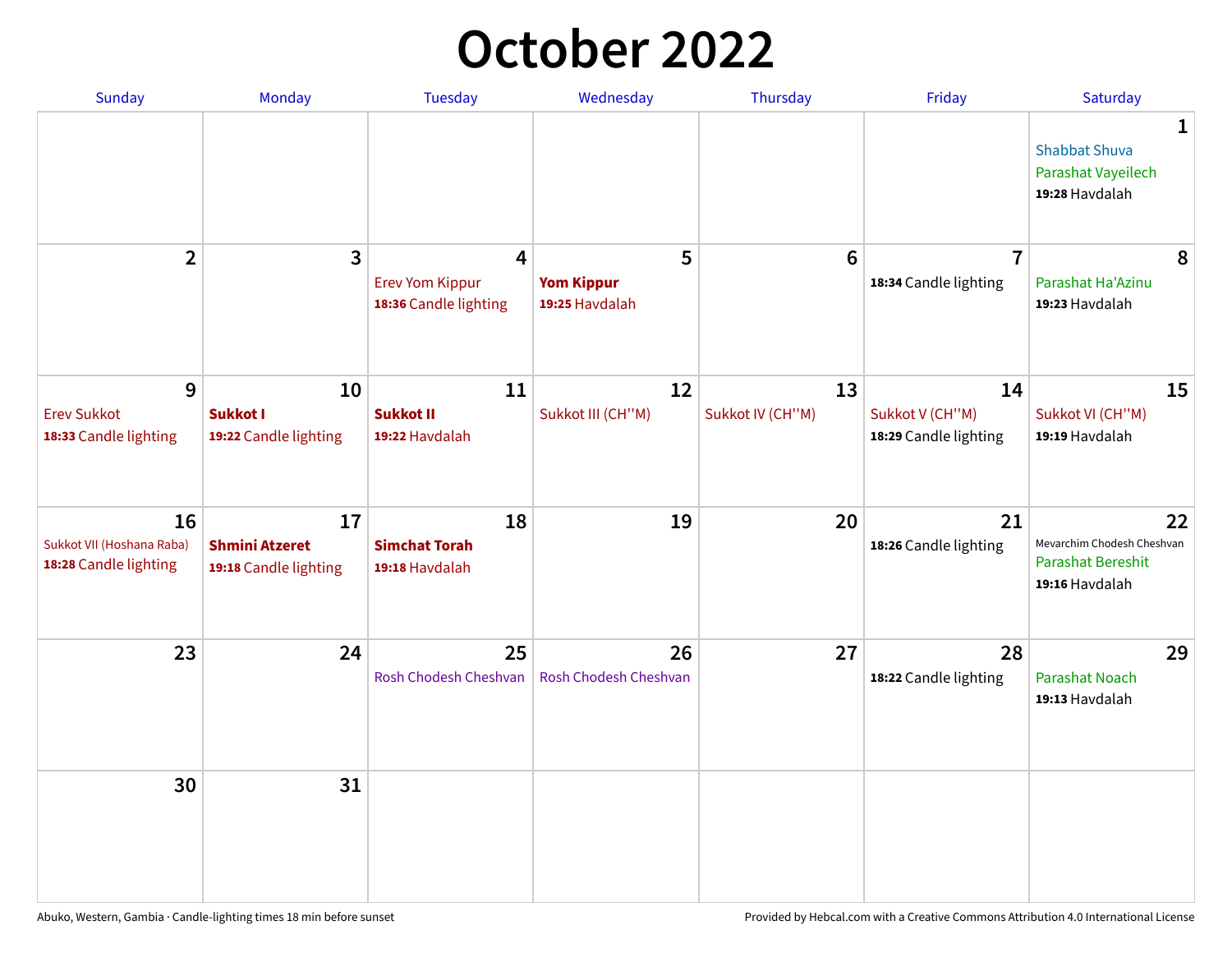#### **November 2022**

| Sunday  | Monday         | <b>Tuesday</b>                                 | Wednesday        | Thursday                  | Friday                                             | Saturday                                                                 |
|---------|----------------|------------------------------------------------|------------------|---------------------------|----------------------------------------------------|--------------------------------------------------------------------------|
|         |                | $\mathbf{1}$<br>Yom HaAliyah School Observance | $\overline{2}$   | $\mathbf{3}$              | $\overline{\mathbf{4}}$<br>18:20 Candle lighting   | 5<br>Parashat Lech-Lecha<br>19:11 Havdalah                               |
| $\bf 6$ | $\overline{7}$ | 8                                              | $\boldsymbol{9}$ | 10                        | 11<br>18:18 Candle lighting                        | 12<br>Parashat Vayera<br>19:10 Havdalah                                  |
| 13      | 14             | 15                                             | 16               | 17                        | 18<br>18:18 Candle lighting                        | 19<br>Mevarchim Chodesh Kislev<br>Parashat Chayei Sara<br>19:10 Havdalah |
| 20      | 21             | 22                                             | 23<br>Sigd       | 24<br>Rosh Chodesh Kislev | 25<br>Rosh Chodesh Kislev<br>18:18 Candle lighting | 26<br><b>Parashat Toldot</b><br>19:10 Havdalah                           |
| 27      | 28             | 29                                             | 30               |                           |                                                    |                                                                          |